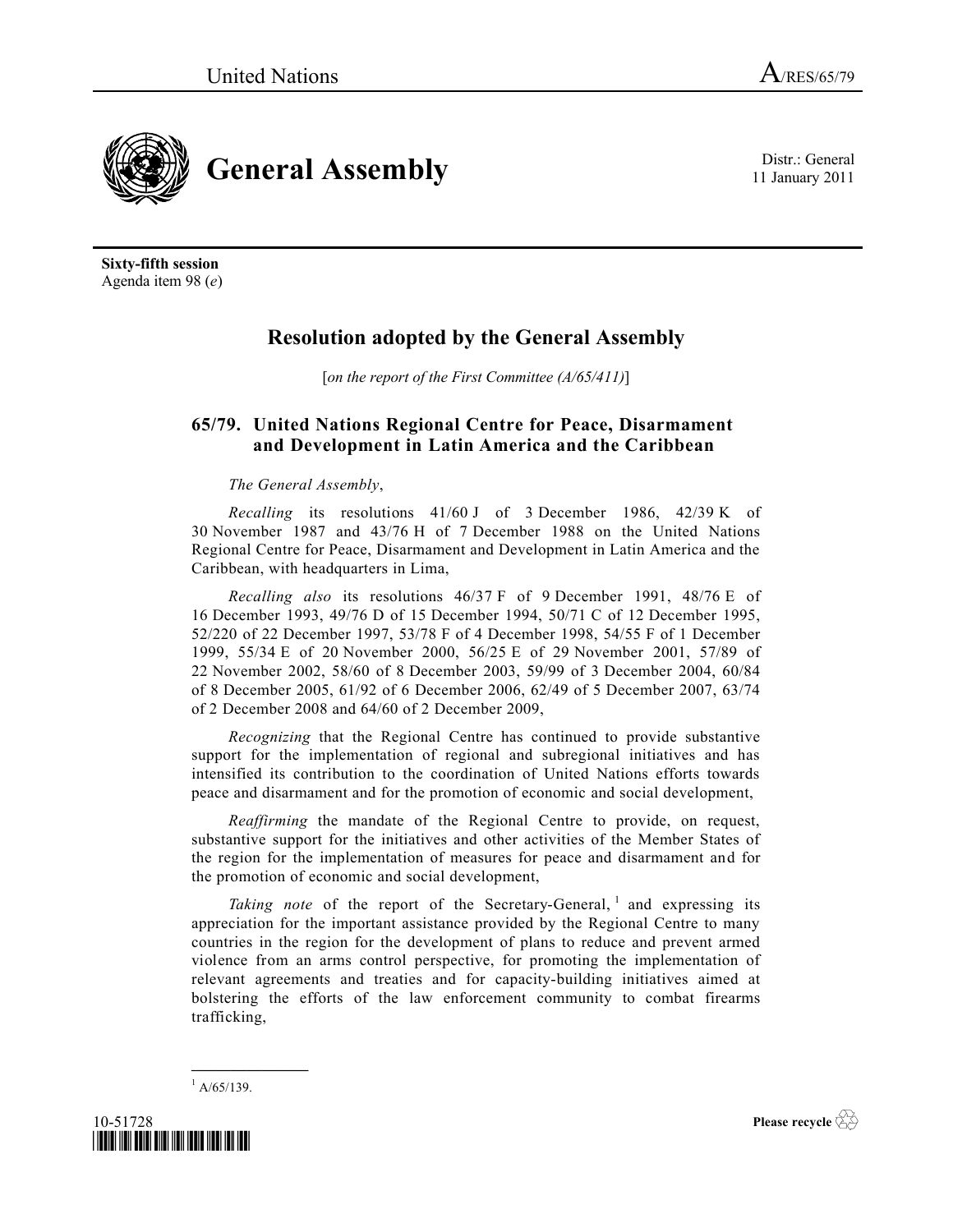*Welcoming* the support provided by the Regional Centre to Member States in the implementation of disarmament and non-proliferation instruments,

*Emphasizing* the need for the Regional Centre to develop and strengthen its activities and programmes in a comprehensive and balanced manner, in accordance with its mandate,

*Welcoming* the support provided by the Regional Centre to Member States in the implementation of the Programme of Action to Prevent, Combat and Eradicate the Illicit Trade in Small Arms and Light Weapons in All Its Aspects, $<sup>2</sup>$ </sup>

*Recalling* the report of the Group of Governmental Experts on the relationship between disarmament and development, referred to in General Assembly resolution 59/78 of 3 December 2004,<sup>3</sup> which is of utmost interest with regard to the role that the Regional Centre plays in promoting the issue in the region in pursuit of its mandate to promote economic and social development related to peace and disarmament,

*Noting* that security and disarmament issues have always been recognized as significant topics in Latin America and the Caribbean, the first inhabited region in the world to be declared a nuclear-weapon-free zone,

*Welcoming* the support provided by the Regional Centre with a view to strengthening the nuclear-weapon-free zone established by the Treaty for the Prohibition of Nuclear Weapons in Latin America and the Caribbean (Treaty of Tlatelolco),<sup>4</sup> promoting and assisting in the ratification and implementation of existing multilateral agreements related to weapons of mass destruction and promoting peace and disarmament education projects during the period under review,

*Bearing in mind* the important role of the Regional Centre in promoting confidence-building measures, arms control and limitation, disarmament and development at the regional level,

*Bearing in mind also* the importance of information, research, education and training for peace, disarmament and development in order to achieve understanding and cooperation among States,

1. *Reiterates its strong support* for the role of the United Nations Regional Centre for Peace, Disarmament and Development in Latin America and the Caribbean in the promotion of United Nations activities at the regional and subregional levels to strengthen peace, disarmament, stability, security and development among its member States;

2. *Expresses its satisfaction* for the activities carried out in the past year by the Regional Centre, and requests the Centre to take into account the proposals to be submitted by the countries of the region for the promotion of confidence-building measures, arms control and limitation, transparency, disarmament and development at the regional and subregional levels;

3. *Expresses its appreciation* for the political support for and financial contributions to the Regional Centre, which are essential for its continued operation;

**\_\_\_\_\_\_\_\_\_\_\_\_\_\_\_**

<sup>2</sup> See *Report of the United Nations Conference on the Illicit Trade in Small Arms and Light Weapons in All Its Aspects, New York, 9–20 July 2001* (A/CONF.192/15), chap. IV, para. 24.

 $3$  See A/59/119.

<sup>4</sup> United Nations, *Treaty Series*, vol. 634, No. 9068.